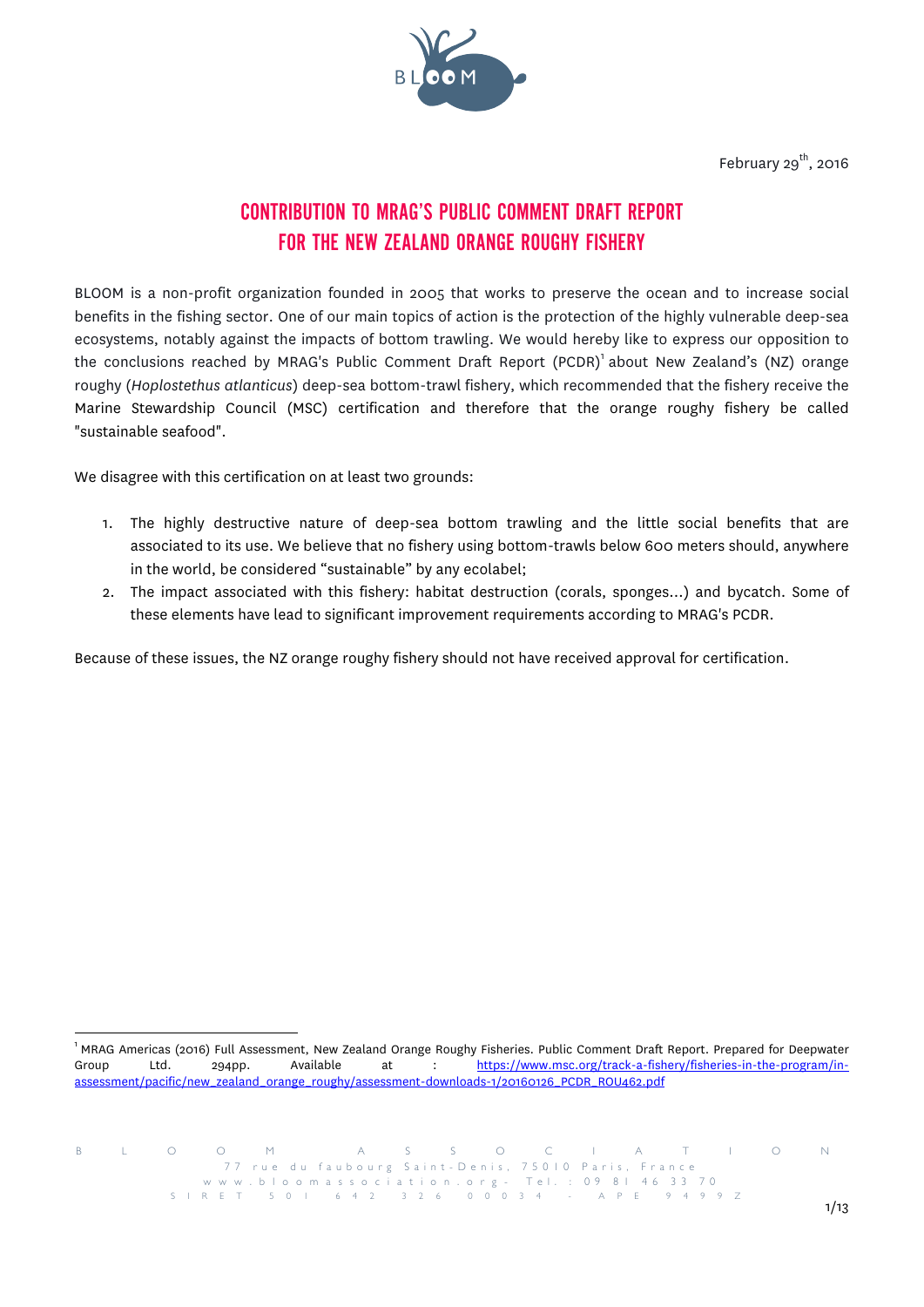

# IMPACTS OF DEEP-SEA BOTTOM TRAWLS

The deep sea is widely recognized as a low resilience, highly vulnerable environment of which we still known little.<sup>2</sup> Its particular need for protection against human-induced impacts has been acknowledged in various international regulations such as the United Nations' General Assembly resolutions  $61/105$ ,  $64/72$ , and  $66/68$ ,  $5$ the Food and Agriculture Organization's international guidelines for the management of deep-sea fisheries in the High Seas,<sup>6</sup> the relevant provisions of Articles 5 and 6 of the 1995 United Nations' Fish Stocks Agreement,<sup>7</sup> and the Council Regulation (EC) No 734/2008. $^8$  In 2004, over 1,400 marine scientists and conservation biologists signed a statement in favor of protecting the world's deep-sea coral and sponge ecosystems, noting their profound concern that "human activities, particularly bottom trawling, were causing unprecedented damage" to these ecosystems.<sup>9</sup> In 2013, over 300 researchers signed a declaration calling on European policymakers to protect the deep sea from destructive fishing.<sup>10</sup>

Bottom trawling in shallower waters has been considered altogether as the most damaging gear in a US study that polled representatives of several sectors*<sup>11</sup>* and in the North Sea, the impact of bottom trawling proved to be much greater than several other industrial activities at sea,<sup>12</sup> and its effects on the sea floor have been compared by researchers to the impacts of destructive land-based practices such as intensive agriculture<sup>13</sup> or forest clearcutting,<sup>14, 15</sup> with the worrying difference that they were occurring "out-of-sight" and thus would need particular

 $^2$  Mengerink, et al. (2014) A Call for deep-ocean Stewardship. Science 344: 696-698.<br> $^3$  United Nations (2007) Resolution adopted by the General Assembly on 8 December 2006—61/105. Sustainable fisheries, including through the 1995 Agreement for the Implementation of the Provisions of the United Nations Convention on the Law of the Sea of 10 December 1982 relating to the Conservation and Management of Straddling Fish Stocks and Highly Migratory Fish Stocks, and related instruments. A/RES/61/105—Sixty-first session, United Nations, New York, NY (USA). 21 p.<br><sup>4</sup> United Nations (2010) Resolution adopted by the General Assembly on 4 December 2009—64/72. Sustainable fisheries, including

through the 1995 Agreement for the Implementation of the Provisions of the United Nations Convention on the Law of the Sea of 10 December 1982 relating to the Conservation and Management of Straddling Fish Stocks and Highly Migratory Fish Stocks, and related instruments. A/RES/64/72—Sixty-fourth session, United Nations, New York, NY (USA). 26 p.<br><sup>5</sup> United Nations (2012) Resolution adopted by the General Assembly on 6 December 2011—66/68. Sustainable fisheries, including thro

the 1995 Agreement for the Implementation of the Provisions of the United Nations Convention on the Law of the Sea of 10 December 1982 relating to the Conservation and Management of Straddling Fish Stocks and Highly Migratory Fish Stocks, and related instruments. A/RES/66/68—Sixty-sixth session, United Nations, New York, NY (USA). 30 p.<br><sup>6</sup> FAO (2009) International guidelines for the management of deep-sea fisheries in the High Seas Food and Agriculture Organization of

the United Nations (FAO), Rome (Italy). xv + 73 p.<br><sup>7</sup> United Nations (1995) Agreement for the implementation of the provisions of the United Nations Convention on the Law of the Sea of 10 December 1982 relating to the conservation and management of straddling fish stocks and highly migratory fish stocks. Conference on

straddling fish stocks and highly migratory fish stocks, 6th session, July 24-August 4, 1995, United Nations, New York, NY (USA). 40 p.<br><sup>8</sup> European Union (2008) Council Regulation (EC) No 734/2008 of 15 July 2008 on the high seas from the adverse impacts of bottom fishing gears. Official Journal L 201: 8-13.<br><sup>9</sup> https://mcbi.marine-conservation.org/what/what\_pdfs/dsc\_signatures.pdf<br><sup>10</sup> http://www.bloomassociation.org/en/declaration-of-su

Environment 10(1): 517-524.<br><sup>12</sup> Human activities analysed included waste disposal, telecommunication cables, the hydrocarbon industry, marine research activities, and bottom trawling. see Benn A, Weaver P, Billet D, van den Hove S, Murdock A, Doneghan G and Le Bas T (2010) Human activities on the deep seafloor in the North East Atlantic: an assessment of spatial extent. PLoS ONE 5(9): 15.<br><sup>13</sup> Puig, *et al*. (2012) Ploughing the deep sea floor. Nature 489: 286-290.<br><sup>14</sup> Watling and Norse (1998) Disturbance of the seabe

<sup>12(6): 1180–1197.</sup>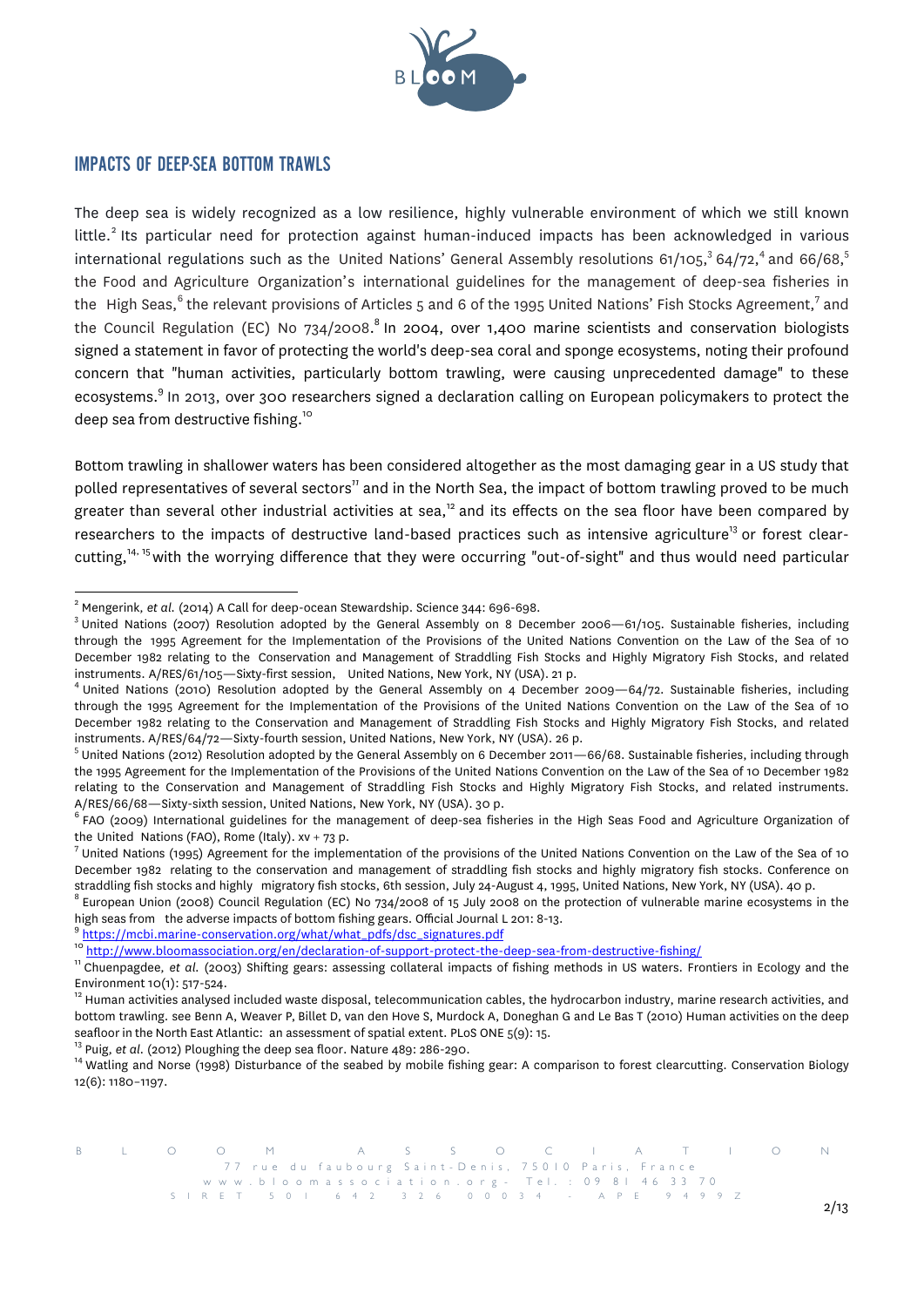

stewardship. With specific regards to deep-sea bottom trawling, about 100 scientific peer-reviewed publications show the negative impacts of deep-sea bottom trawls on species and habitats.<sup>16</sup> It was also estimated that one deep-sea bottom trawl  $\,$  had the same impact as 296 to 1,719 longlines. $^{17}$ 

We realize that mapping of deep-sea habitats is better now than before; science has been striving to develop population models for deep-sea fishes and some management measures (some whose efficacy is highly questionable) have been put in place by companies and fisheries managers in order to try to curb the ongoing depletion of deep-sea fish populations.<sup>18</sup> However, the fishing technique has not changed and deep-sea bottom trawls still scrape the ocean floor, destroying sensitive habitats and species with large wheels and panels. The fishing nets are still non-selective causing high bycatch of vulnerable and poorly-known fauna and deep-sea fishes are still highly vulnerable to fishing pressure. Calling deep-sea bottom trawling a "sustainable fishery" is therefore completely inappropriate. The precise question of whether deep-sea species could be sustainably fished was addressed during an international scientific workshop in 2010 that BLOOM convened. The workshop's key findings concluded that "*The only way for a deep-sea fishery to be sustainable in an ecosystem context is for it to have a slight ecosystem impact. Bottom trawls are non-discriminatory and do irrevocable damage to the ecosystem, and the workshop participants felt that no bottom trawl fishery could ever adequately satisfy the international objectives of fish stock sustainability and habitat preservation*."

In 2015, during the evaluation process of the French Scapêche deep-sea fishery for blue ling, black scabbardfish and roundnose grenadier, the French non-profit organization BLOOM has already expressed concerns to the certification body MacAlister Elliott and Partners about the confusing message that would be sent to consumers if deep-sea fisheries using bottom trawls were labeled "sustainable". This would affect both the credibility of the MSC as a warrant of sustainable practices and the image of the industry. The signal sent by this certification would mean that the industry would rather choose to invest in marketing and communication rather than committing to convert its fleets to truly virtuous and sustainable fishing practices.

Sustainability is a journey faced with a series of challenges.<sup>19</sup> Having companies pledge "sustainable" practices without having endorsed truly ambitious sustainable standards is counter-productive in creating a general move towards sustainability.

<sup>&</sup>lt;sup>15</sup> Rossi (2013) The destruction of the 'animal forests' in the oceans: Towards an over-simplification of the benthic ecosystems. Ocean & Coastal Management 84: 77-85.<br><sup>16</sup> See bibliography at: http://bloomassociation.org/download/Bibliographie\_sur\_les\_impacts\_des\_chaluts\_profonds.pdf<br><sup>17</sup> Pham C, Diogo H, Menezes G, Porteiro F, Braga-Henriques A, Vandeperre

impact on Vulnerable Marine Ecosystems. Scientific Reports 4: 6.<br><sup>18</sup> https://www.msc.org/track-a-fishery/fisheries-in-the-program/in-assessment/north-east-atlantic/scapeche-roundnose-grenadier-

black-scabbard-fish-and-blue-ling-deep-sea/<br><sup>19</sup> Tlusty, et al. (2012) Refocusing Seafood Sustainability as a Journey Using the Law of the Minimum. Sustainability 4: 2038-2050.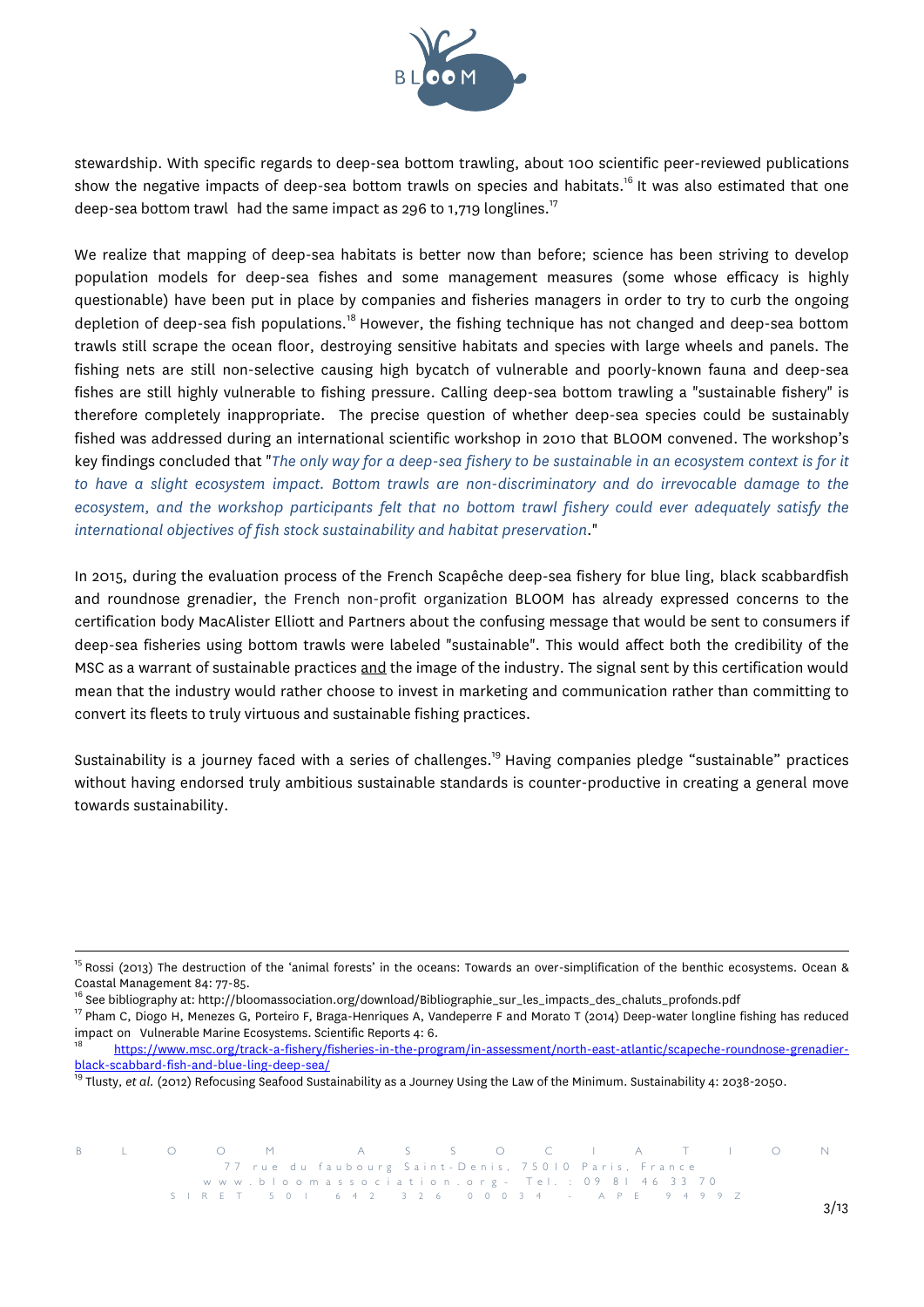

# SUSTAINABILITY AND THE NZ ORANGE ROUGHY FISHERY

Orange roughy is an emblematic deep-sea species: one of the most long-lived, late-maturing marine species that we know of, which has been red-listed in most NGOs' consumption guides.<sup>20</sup> In the EU, quotas for orange roughy have been set to zero since 2010.

In the following pages, we give some comments on the PCDR of the NZ orange roughy fishery published by MRAG in January 2016:

# **A. <80 scoring performance indicators and associated improvement conditions**

# General outcome of the assessment

*"On the basis of this re-assessment of the fisheries, the Assessment Team recommends that the New Zealand fishery for orange roughy receive certification. The assessment team identified two performance indicators for ORH3B NWCR and ORH3B ESCR, one performance indicator for ESCR and one performance indicator for all units that scored less than 80 and received conditions"* (PCDR p5)

- $\triangleright$  In the PCDR, the certification body MRAG, in agreement with the Deepwater group and the Ministry of Primary Industry (MPI), set the conditions for four performance indicators that did not score high enough during the evaluation process to pass the MSC standards: stock status, ETP species outcome, ETP species information and management system review.
- $\triangleright$  We find incoherent to grant a positive advice for the MSC certification of a fishery whilst recognizing that some of the sustainability criteria are not met.
- $\triangleright$  It is even more incoherent to invoke the fact that the fisheries will be re-assessed as a justification to grant the certification. The public will not be able to make the distinction between a fishery that has been granted conditional certification and a fishery that is actually virtuous, since both will be sold with a "sustainable seafood" logo on their packaging.
- ! **It is the main, if not the only, responsibility of the certification body to prevent fisheries that cannot prove to be sustainable from being certified.**

#### Performance indicator 1.1.1b

This performance indicator aims to evaluate whether "*The stock is at or fluctuating around its target reference point.*"

In NZ, the exploitation of orange roughy started in the 1980s, rapidly leading to a fishing-down phase. $^{21}$ 

<sup>&</sup>lt;sup>20</sup> Roheim (2009) Thalassorama : An evaluation of sustainable seafood guides: implications for environmental groups and the seafood industry. Marine Resource Economics 24: 301-310.<br><sup>21</sup> Clark (2001) Are deepwater fisheries sustainable? The example of orange roughy (Hoplostethus atlanticus) in New Zealand. Fisheries

Research 51: 123-135.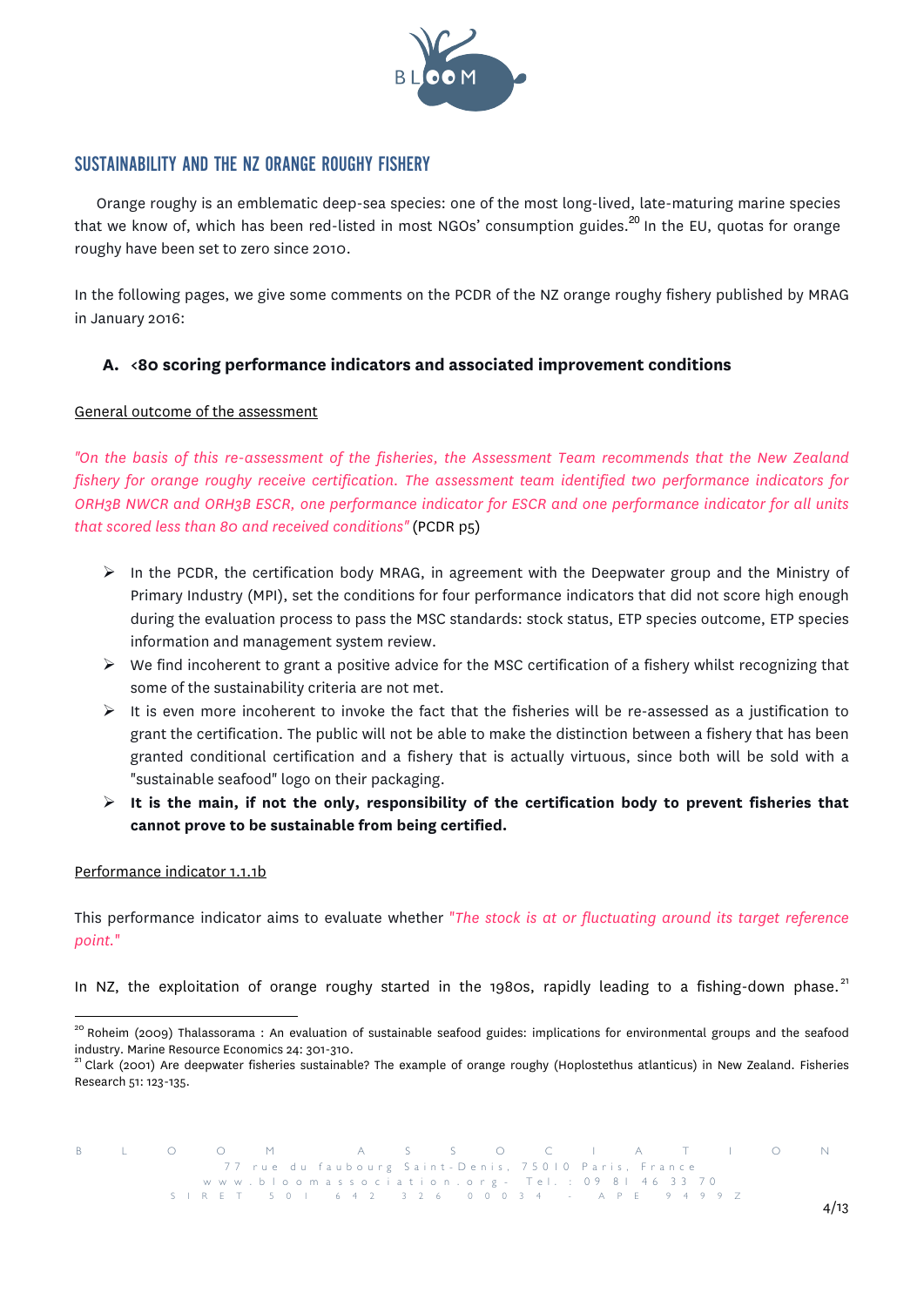

Demographic models predicting rebuilds of orange roughy biomass have conflicted with real-world observations.<sup>22</sup>

It is acknowledged in the PCDR *that: "The East and South Chatham Rise stock is estimated to be just below the lower bound of the target management range in 2014. There is a 57% probability of being below the lower limit of the target range. The stock is projected to recover to the lower limit of management target range in 2015. However, given the uncertainty in the estimate, more than one year at or above the lower limit or a lower uncertainty is needed to assure that the stock has reached the harvest range. Hence this stock is not considered to meet the SG80, resulting in a condition."*

- ! The score given by MRAG for this performance indicator is 70, with the associated condition to *"provide evidence that the ESCR stock is at or fluctuating around its target reference point"* through an action plan that will continue to monitor the stock biomass trajectory for the next 5 years. **This condition/action plan does not look like a solid-enough counterpart to uncertainties in the current assessment of the target stock, which are repeatedly acknowledged in the PCDR.**
- ! **The reasons for rejecting the approval of a sustainable certification for orange roughy is comprised in the very language of the PCDR:**

## *Life history (PCDR p18-19)*

- *"Although age determination from otolith rings has been validated by length-mode analysis for juveniles up to four years of age in one study (MPI, 2014a), routine ageing of orange roughy has proven difficult."*
- *"Determination of the age of maturation for orange roughy has also proven difficult although it has been inferred that most orange roughy may take more than two decades to reach maturity."*
- *"The larval biology of orange roughy, in common with that for most deepwater marine species, is poorly known."*
- *"The relationship between spawning biomass and recruitment for orange roughy is poorly known owing to a lack of data on recruitment strength and, in particular, the long lag between spawning and subsequent recruitment to the fishable stock."*

#### *Stock assessment (PCDR p19-20)*

- *"it has proven challenging to conduct assessments that are not subject to considerable uncertainty for a variety of reasons. In 2014, stock assessments based on fitting population dynamics models were approved for the first time in many years for the three areas considered in this assessment (MPI, 2014b, c)"*
- *"Independent stock assessment scientists from New Zealand (1), Australia (2), USA (1), and Canada (1) familiar with stock assessment of orange roughy participated in MPI's 2014 DFAWG and Plenary meetings*

<sup>&</sup>lt;sup>22</sup> Watling, et al. (2011) Can ecosystem-based deep-sea fishing be sustained? Report of a workshop held 31 August-3 September 2010. 11, University of Maine, Darling Marine Center, Walpole, ME (USA). 84 p.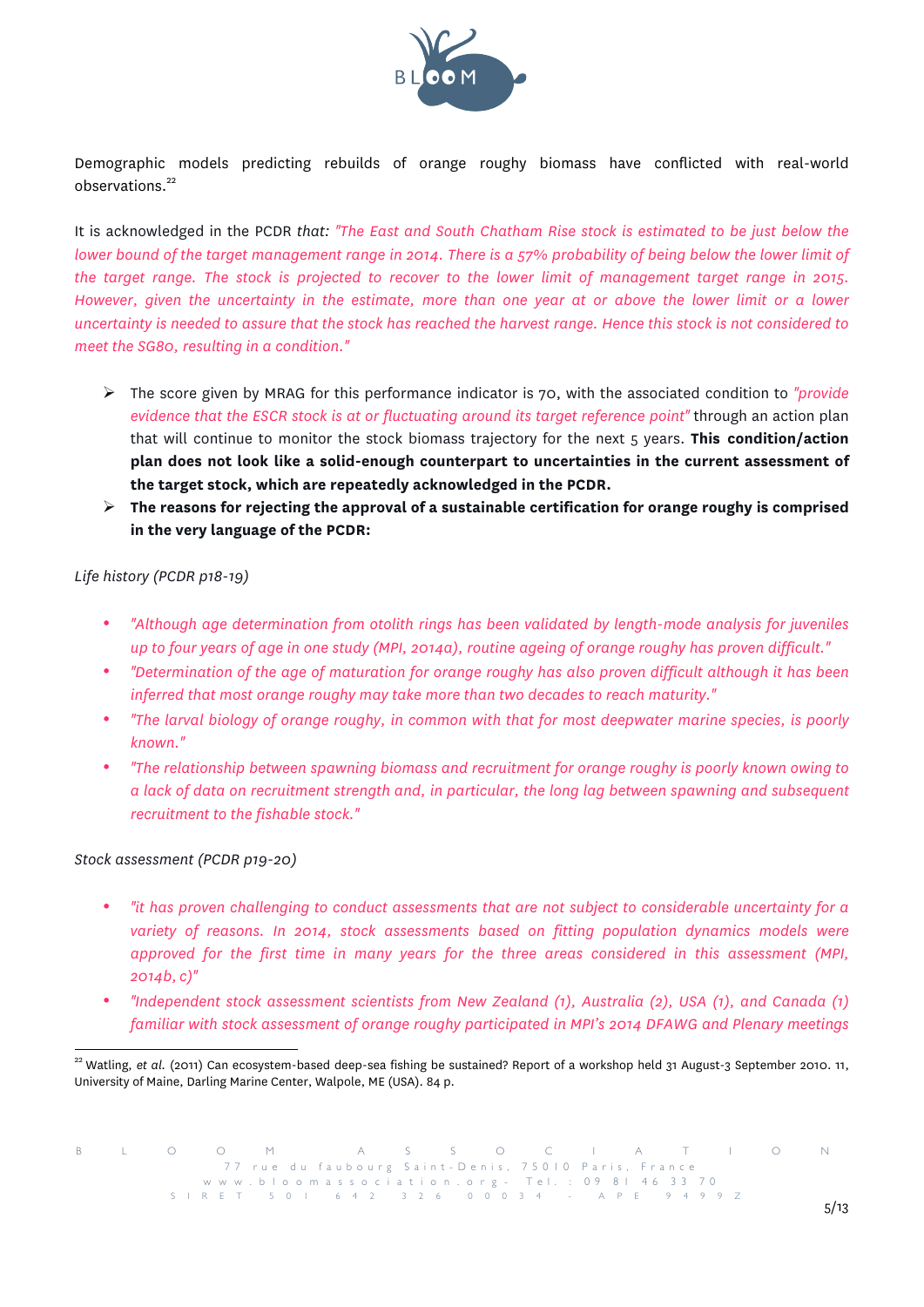

*that considered and reviewed the orange roughy stock assessments. However, no formal comprehensive external review of the current assessment framework has been undertaken."*

## Performance indicator 2.3.1

This performance indicator aims to evaluate whether "*the fishery meets national and international requirements for the protection of ETP species*" and whether "*the fishery does not pose a risk of serious or irreversible harm to ETP species and does not hinder recovery of ETP species."*

It is acknowledged in the PCDR that *"in the absence of ground-truthing of the predictive model, and the fact that the trawl fishery does expand to new areas (albeit at a very slow and continually reduced rate), it is not possible to determine that the fishery does not pose a risk of serious or irreversible harm to ETP coral species in these areas with high likelihood as defined by the MSC standard"* and that *"On balance, it is possible that on the scale of the UoAs, due to the large overlap between the orange roughy fishery, particularly on the Chatham Rise, and observed coral distributions, could be having an impact on the ability for ETP coral species to recover from disturbance."*

 $\triangleright$  The score given by MRAG for this performance indicator is 75, with the associated condition to implement an action plan for the next five years aiming to *"increase our understanding of the direct effects of fishing on ETP coral so as to reduce uncertainty in relation to the impacts of fishing on ETP coral"* and then be able to *"report with improved certainty the likelihood of unacceptable impacts of the (...) fisheries on ETP coral such that the SG 80 will be met for each fishery."*

Again, **this condition/action plan does not look like a solid-enough counterpart to uncertainties in the current assessment of the impact of the fishery on ETP coral species. The review of coral bycatch literature compiled in the PCDR speaks for itself and is inconsistent with granting a score as high as 75**:

*Coral bycatch (PCDR p63-64)* 

*"Coral bycatch from the orange roughy fisheries on the Chatham Rise includes black corals, stony branching and cup corals, and dead coral rubble, with relatively smaller catches of bubblegum coral, precious coral, other gorgonians (such as primniods and plexaurids) and hydrocoral. (...) Baird et al. (2012) also modelled the distribution of the corals and predicted the areas likely to have the greatest probability of coral occurrence were outside the main fisheries areas, except for some deepwater fisheries that occurred on areas of steeper relief. This study concluded the fisheries that pose the most risk to protected corals are the deepwater trawl fisheries for species such as orange roughy, oreo species, black cardinalfish, and alfonsino. Tracey (2011a) and Consalvey (2006) concluded that the overlap of coral distribution and the fishing activities, combined with corals low productivity long recovery period, makes deep-sea coral populations especially vulnerable to damage by fishing gear. The fishery areas of highest risk to protected corals are the deepwater fisheries targeting orange roughy and oreo on UTFs, including those on the northern and southern slopes of the Chatham Rise (Tracey, 2011a). This is*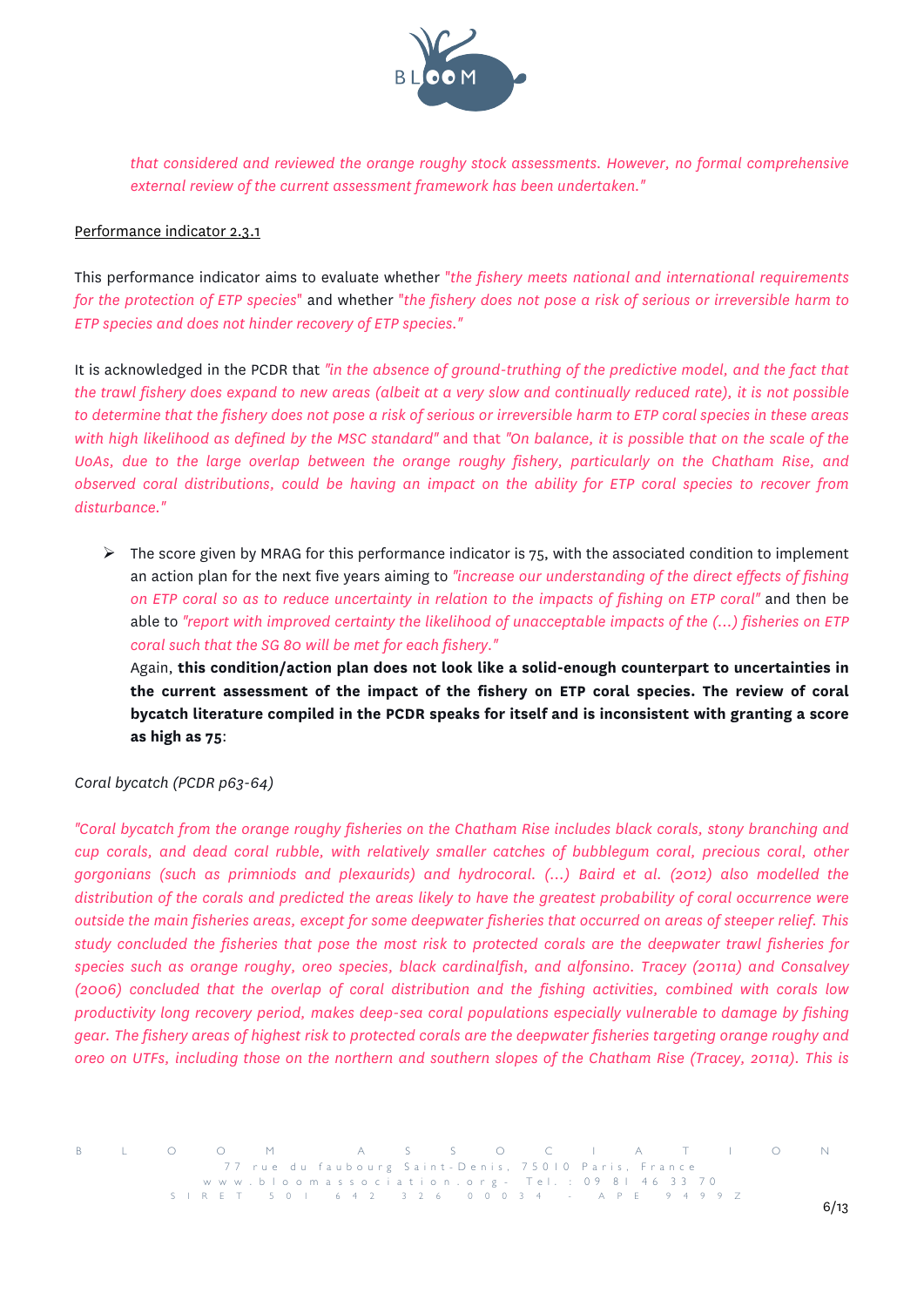

*consistent with a study by NIWA (2015) indicating the potential damage that trawling can have on deep-sea coral communities in fished areas."*

*"Regarding indirect trawling impacts, MPI's (2015) literature review indicates that trawling has been shown to create a substantial sediment plume, that in low-current deep-sea environments can disperse very slowly, over large distances (Bluhm, 2001, Rolinski et al., 2001). There have been no-specific studies examining sediment mobilization by fishing gear in deep-sea fisheries but sediment plumes generated through trawling over soft substrate have potential impacts on ETP coral species through smothering of small individuals (Glover & Smith, 2003) and preventing settlement of juveniles (Rogers et al., 1999) with deposition of mm to cm depth. Impacts on coral feeding and metabolic function are uncertain, although shallow water stony corals can actively shed sediment (Riegl, 1995) and potentially cope with a sediment plume but deep-sea sponge respiration has been reported as largely shutting down when subjected to heavy sedimentation loads (Tjensvoll et al., 2013). Sediment impacts are likely to be higher on* Goniocorella dumosa *communities as they are distributed over slope habitat of the Chatham Rise dominated by soft sediment interspersed with hard substrate patches. The longer trawl tows on the slope will tend to generate greater sediment clouds than would the shorter tows typical of UTF fishing. Sediment effects will be less on coral assemblages on UTFs where the substratum is typically rocky, with only small patches of interspersed soft-sediment (Clark et al., 2010)."*

*"According to Black et al. (2013), there have been no studies investigating whether the current trawling activities have had adverse effects on the structure and function of benthic communities, or on the productivity of the associated fisheries. In the orange roughy fishery on the Chatham Rise, which occurs primarily between depths of 800 – 1,200 m, there is evidence that fishing effort has shifted geographically over time in response to changes in catch rates on individual hills (MPI, 2012). While the fishery has moved into new areas each year, the rate of additional 'new area' subjected to trawling in each successive year has continued to decline throughout the time series (Black et al., 2013). In 2009-10 new area amounted to 3,208 km<sup>2</sup> , which is 4% of the 2009-10 trawl footprint of 79,512 km<sup>2</sup> and less than 1% of the cumulative swept area for the period 1989-90 to 2009-10 of 385,032 km<sup>2</sup> ."*

# *(PCDR p75)*

*"However, UTFs considered to be heavily fished still contain diverse assemblages of corals and other epibenthic fauna and no difference in species numbers or community structures in coral-dominated UTFs within or outside of protected areas (coral dominance indicated no or only light fishing) has been observed (Consalvey, 2006; Clark et al., 2015b). This suggests that coral diversity continues to be maintained on fished UTFs, as most UTFs are fished only on established tow lines, leaving areas of many UTFs unfished because the seabed is too rough or steep to trawl, or where orange roughy do not aggregate. Recent information from trawl surveys supports a conclusion that coral will remain well established on fished UTFs, although not at the density prior to trawling."*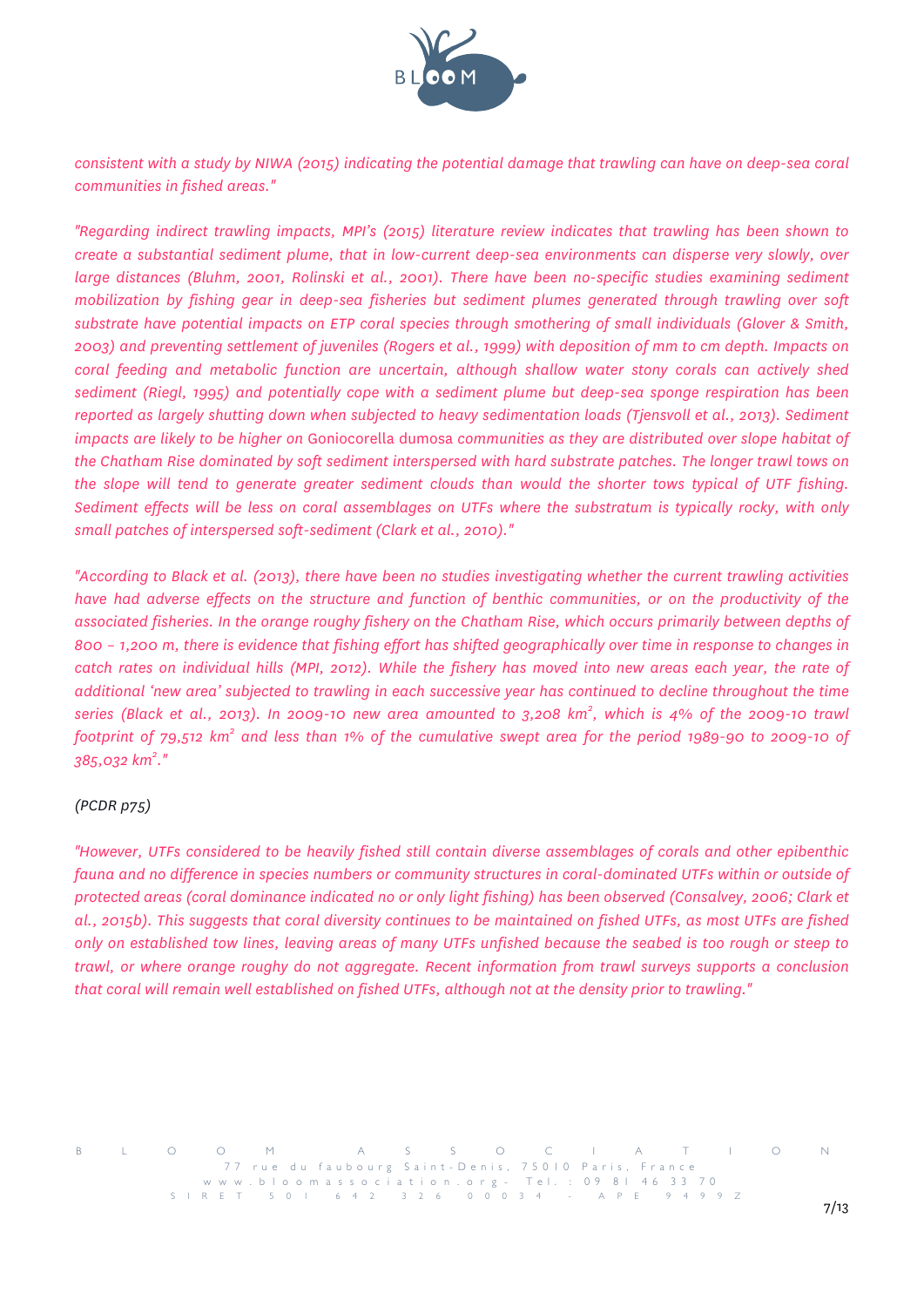

# *(PCR p76-77)*

*"Cold water corals are fully protected under the Wildlife Act 1953. Interactions with fisheries are monitored through the MPI's Scientific Observer Programme and vessel reporting; however, there is no overall management plan (Boyd 2013). The orange roughy fishery is spatially managed with defined areas where bottom trawling or all trawling is prohibited (e.g., benthic protected areas (BPAs), 'seamount' closures), which provide some protection for corals. Managed areas have closed approximately 68% of UTFs within New Zealand's EEZ and 74% of UTFs*  within the Kermadec Bioregion to trawling (Table 26); the remaining open areas allow for potential expansion of *trawling beyond the current footprint of the fishery. If the protection of corals from trawling in the orange roughy also relies on fishing only on established tow lines, a mechanism for how the restriction to these tow lines occurs is not clear from the available information."*

## Performance indicator 2.3.3

This performance indicator aims to evaluate whether "*relevant information is collected to support the management of the fishery impacts on ETP species, including: information for the development of the management strategy; information to assess the effectiveness of the management strategy; and –information to determine the outcome status of ETP species***."**

It is acknowledged in the PCDR that: *"Although there has been analysis on the distribution of corals and its overlap with orange roughy fisheries in the three UoC areas as well as contained within BPAs in these areas (MPI 2015), the large discrepancy between observed and predicted occurrences of coral and the commensurate large discrepancy in observed vs predicted degree of overlap of protected corals with the orange roughy fisheries creates uncertainty in determining whether the fishery may be threat to the protection of these species."*

! The score given by MRAG for this performance indicator is 75, with the assumption that "*by the end of the certification period information must be sufficient to determine whether the fishery may be a threat to protection and recovery of ETP coral species*". If we understand correctly, MRAG is suggesting that the fishery should be certified before we know whether the NZ orange roughy has an impact on ETP coral species. Given the extensive scientific evidence on the impact of deep-sea bottom trawling on deep-sea corals, such a risky approach should not be endorsed by a "sustainable seafood" label.

#### Performance Indicator 3.2.5

This performance indicator aims to evaluate whether *"the fishery-specific management system is subject to regular internal and occasional external review."*

It is acknowledged in the PCDR that: "*Progress against the objectives in the National Fisheries Plan for Deepwater and the Annual Operational Plan is reviewed annually and reported in the Annual Review Report. MPI conducts an extensive review of performance of the deepwater fisheries (e.g., MPI 2015) that incorporates consultations with*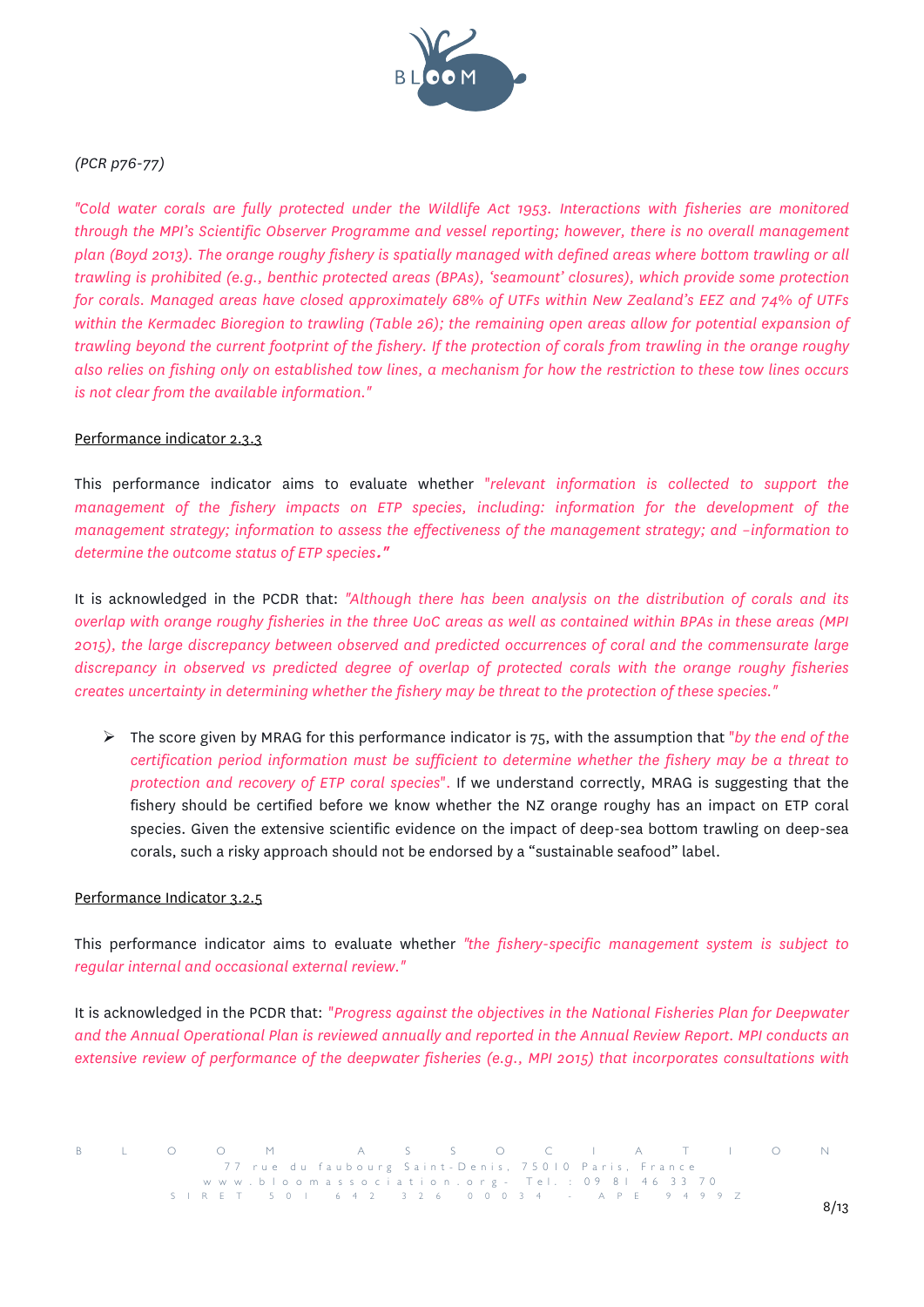

*industry and other stakeholders. Parts of the management system, specifically science and enforcement, undergo external review. Although the internal review is very comprehensive and parties external to MPI participate, there is no explicit separate external review reported for the management system."*

! The score given by MRAG for this performance indicator is 70, under the condition that *"by the third annual surveillance the fishery-specific management system must undergo occasional external review."* It is however not made clear how the Deepwater group and the MPI intend to make sure some external review of the management system will occur.

# **B. >80 scoring performance indicators**

## Performance Indicator 2.1.1

This performance indicator aims to evaluate whether "*the fishery does not pose a risk of serious or irreversible harm to the retained species or species groups and does not hinder recovery of depleted retained species or species groups*"

It is acknowledged in the PCDR that: *"Since 2005–06, orange roughy accounted for about 84% of the total observed catch by weight across all orange roughy fisheries combined, including the three fisheries under assessment (MPI, 2015b). Most of the remainder of the total catch (about 10% of the total) comprised oreo species (Family Oreosomatidae): mainly smooth oreo (*Pseudocyttus maculatus*) and black oreo (*Allocyttus niger*). Rattails (various species) and shovelnose spiny dogfish (*Deania calcea*) were the species with high discard rates (90% discarded)."* (PCDR p42)

Deep-sea sharks are particularly vulnerable species to bottom trawling. In the PCDR it is mentioned that *"Among the non-QMS species making up the bulk of discards, Baxter's lantern dogfish and other deepwater dogfish make up small quantities of the catch, but exceeded 1% of the catch for the ORH3B NWCR and ORH3B ESCR UoA (MPI, 2015b). These dogfish are not as yet fully managed, but the management system recognizes their vulnerability and the need for explicit management. MPI (2014d) stated the following in regard to these species:*

*"(...) Orange roughy fishing is also known to interact with several species of sharks, many reported using generic codes for 'other sharks and dogfish' and 'deepwater dogfish'. It is considered that these species may have life history characteristics that make them vulnerable to overfishing. As part of the implementation of the NPOA-Sharks 2013, a two-stage risk assessment is being completed for all sharks that will guide ongoing management. A preliminary, expert based assessment should be available in late 2014 and a formal quantitative analysis will be available in 2015 to prioritise actions for species estimated to be at higher risk from fishing activities. Any additional catches of deepwater sharks will be taken into account through the risk assessment process"."*

 $\triangleright$  The scores given by MRAG for this performance indicator are high: respectively 95, 80 and 80 for areas ORH3B NWCR, ORH3B ESCR and ORH7A. We are wondering whether MRAG considered that the other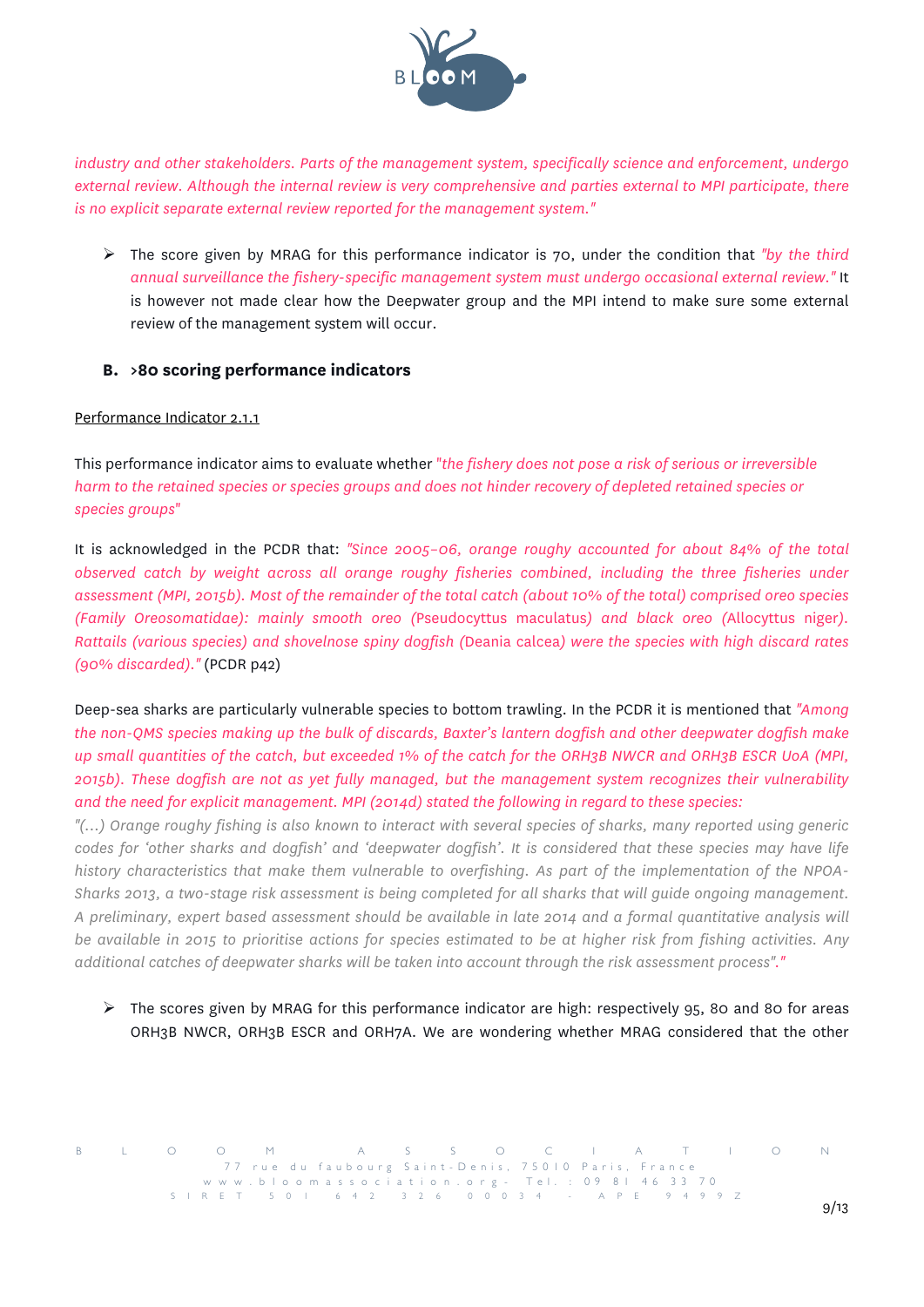

commercially-retained species, oreos,  $23$  are species that were engaged through the Deepwater group in an MSC evaluation but were withdrawn to start a fishery improvement project?<sup>24</sup> MRAG's positive advice for the orange roughy suggests that the same deep-sea bottom fishery is unsustainable for oreos, which does not seem to make a lot of sense.

• Regarding deep-sea sharks, recognizing their vulnerability and the need for explicit management only is not sufficient to guarantee the sustainability for the retained species.

# Performance Indicator 2.4.2.

This performance indicator aims to evaluate whether there is *"a strategy in place that is designed to ensure the fishery does not pose a risk of serious or irreversible harm to habitat types".*

It is acknowledged in the PCDR that: "*In the New Zealand Territorial Sea (TS) and EEZ there are substantial areas closed to bottom fishing, including marine reserves, marine protected areas (MPAs) and large Benthic Protected Areas (BPAs) and all contribute to protecting the environment generally and from the impact of trawling*" and that "*the network of MPAs and BPAs, the representativeness of habitat they encompass, and the restrictions on bottom trawling they include within the UoC areas and the bioregion as a whole comprise at least a partial strategy that is expected to achieve the Habitat Outcome 80 level of performance or above.*"

 $\triangleright$  The score given by MRAG for this performance indicator is 85. We would like to question this scoring given the results of an analysis of the distribution of benthic habitat protection measures adopted by quotaowning industry sectors in New Zealand, Alaska and the Indian Ocean. Conclusions of this study suggest that "*protection of both benthic ecosystems and essential fish habitats are marginal at best when quota owners have primacy in determining the boundaries of BT closures*", since the majority of the areas in these three regions may not contain vulnerable marine ecosystems and do not have high abundance of commercially important species. In particular, the authors noted that "*about 65% of New Zealand's EEZ is in water more than 1500 m deep and 40% of those deep waters are within the BPAs. Looked at another way, 82.3% of the 1.1 million km<sup>2</sup> of deep-sea bottom set aside as BPAs are in water that is too deep to fish.*" <sup>25</sup> **Therefore, we fear that the presence of BPA in itself does not seem to be a powerful enough argument to give a score of 85 to this performance indicator, and we believe that more studies should be conducted in order to ensure that protection measures are not taken on the basis of quota-owners' best interests, but on the interest of the general public.**

#### Performance Indicator 3.1.1

<sup>&</sup>lt;sup>23</sup> Up to 62,5% of smooth oreo in the retained species in the area ORH3B East and South Chatham Rise.<br><sup>24</sup> http://deepwatergroup.org/species/oreo/oreo-fisheries-improvement-projects/<br><sup>25</sup> Rieser, *et al.* (2013) Trawl fi for seafloor stewardship? Marine Policy 40: 75-83.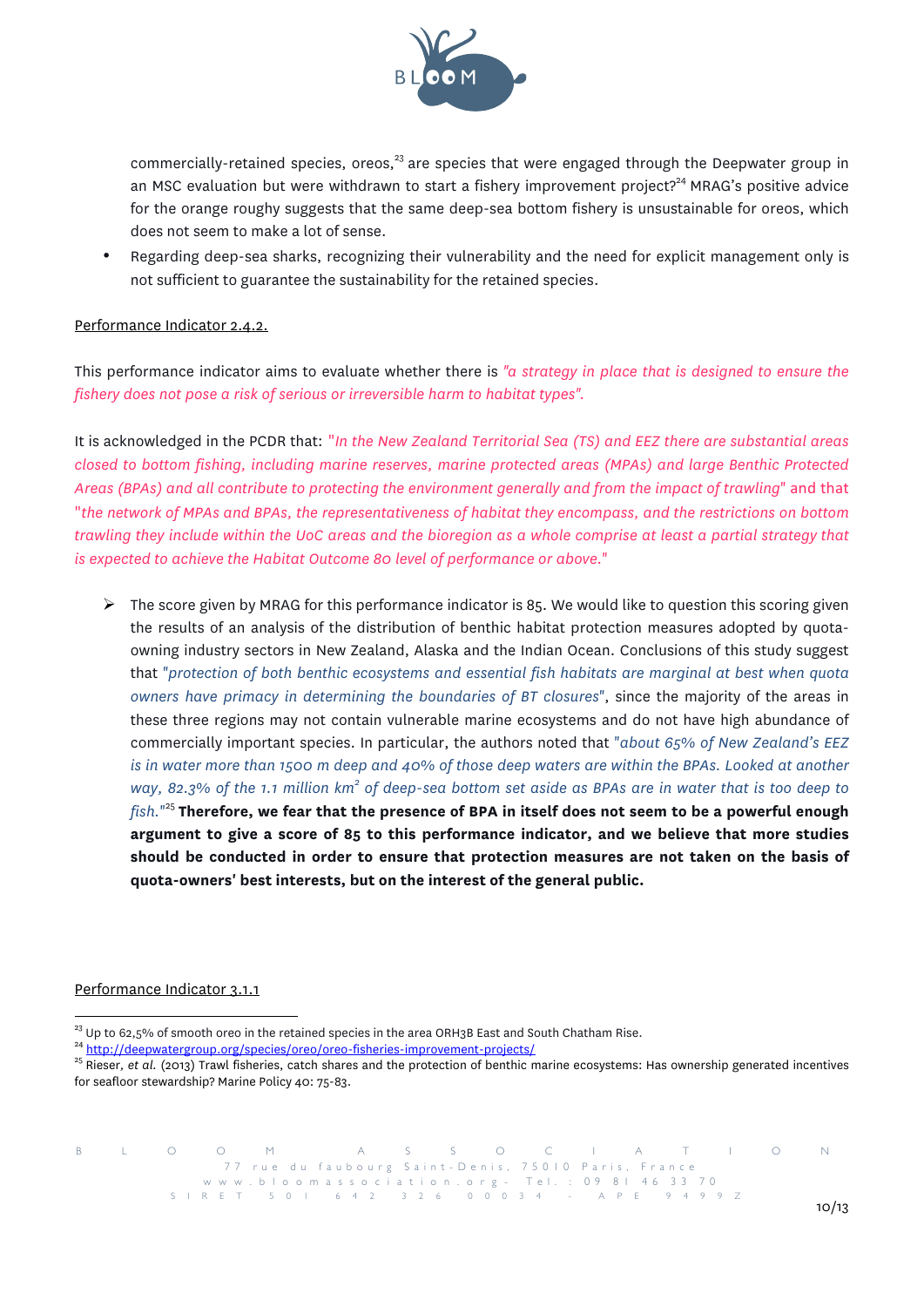

This performance indicator aims to evaluate whether *"the management system exists within an appropriate legal and/or customary framework which ensures that it: is capable of delivering sustainable fisheries in accordance with MSC Principles 1 and 2; and observes the legal rights created explicitly or established by custom of people dependent on fishing for food or livelihood; and incorporates an appropriate dispute resolution framework."* The PCDR explicitly uses the Intertek rationale as a base for the orange roughy scores for New Zealand hoki, hake, and ling "*in order to ensure harmonization*":

*"MPI is responsible for the administration of the Treaty of Waitangi (Fisheries Claims) Settlement Act 1992, which implements the 1992 Fisheries Deed of Settlement under which historical Treaty of Waitangi claims relating to commercial fisheries have been fully and finally settled. The Ministry is also responsible for the Maori Fisheries Act 2004, which provides that the Crown allocates 20% of quota for any new quota management stocks brought into the QMS to the Treaty of Waitangi Fisheries commission. For non-commercial fisheries, the Kaimoana Customary Fishing Regulations 1998 and the Fisheries (South Island Customary Fishing) Regulations 1998 strengthen some of the rights of Tangata Whenua to manage their fisheries.*

*These regulations let iwi and hapü manage their non-commercial fishing in a way that best fits their local practices, without having a major effect on the fishing rights of others. When the government sets the total catch limits for fisheries each year, it allows for this customary use of fisheries before allocating comercial quotas. The management system therefore has a mechanism to formally commit to the legal rights created explicitly or established by custom of people dependent on fishing for food and livelihood in a manner consistent with the objectives of MSC Principles 1 and 2. This meets the SG60, SG80, and SG100.*

*References: Fisheries Act 1996; DWG Partnership 2010; Treaty of Waitangi (Fisheries Claims) Settlement Act 1992 Deed of Settlement 1992; Maori Fisheries Act 2004; Customary Fisheries Regulations 1998; MFish 2009a; Intertek 2014a, b and c"*

 $\triangleright$  The score given by MRAG for this performance indicator is 100, although the references only include institutional texts and are based upon a previous deep-sea fishery assessment. We regret that no scientific input from sociologists or anthropologists is used here. Although we do not have the time for an in-depth study, we would like to quote Dr Howard Schiffman, Director and Clinical Associate Professor at the New York University in his attempt to broaden the scope of the question of the allocation of quotas to Maori populations as an argument for appropriate ethical management.

*"The native Maori population, understandably and rightfully, has a strong influence in New Zealand's commercial fisheries. The Maori fought hard to realize rights to New Zealand fisheries promised to them in 1840. While all [South Pacific Regional Fisheries Management Organization] Parties must be sensitive to this historical fact, a balance must be found between the exercise of these rights and achieving conservation objectives. The use of bottom-trawling to harvest Orange Roughy, with its highly destructive effects on seamounts, forces this issue like no other. Significantly, the Maori never harvested the Orange Roughy, a deep sea species, as part of its traditional catch. Bottom trawling is a modern fishing method. Whether the designation of vulnerable marine ecosystems is sufficient to address the impacts of bottom trawling, as highlighted by the UN General Assembly in Resolution 61– 105, is still very much an open question. A precautionary approach seems appropriate since so little is known* 

B L O O M A S S O C I A T I O N .<br>77 rue du faubourg Saint-Denis, 75010 Paris, France www.bloomassociation.org - Tel. : 09 81 46 33 70 SIRET 501 642 326 000 3 4 - APE 9499Z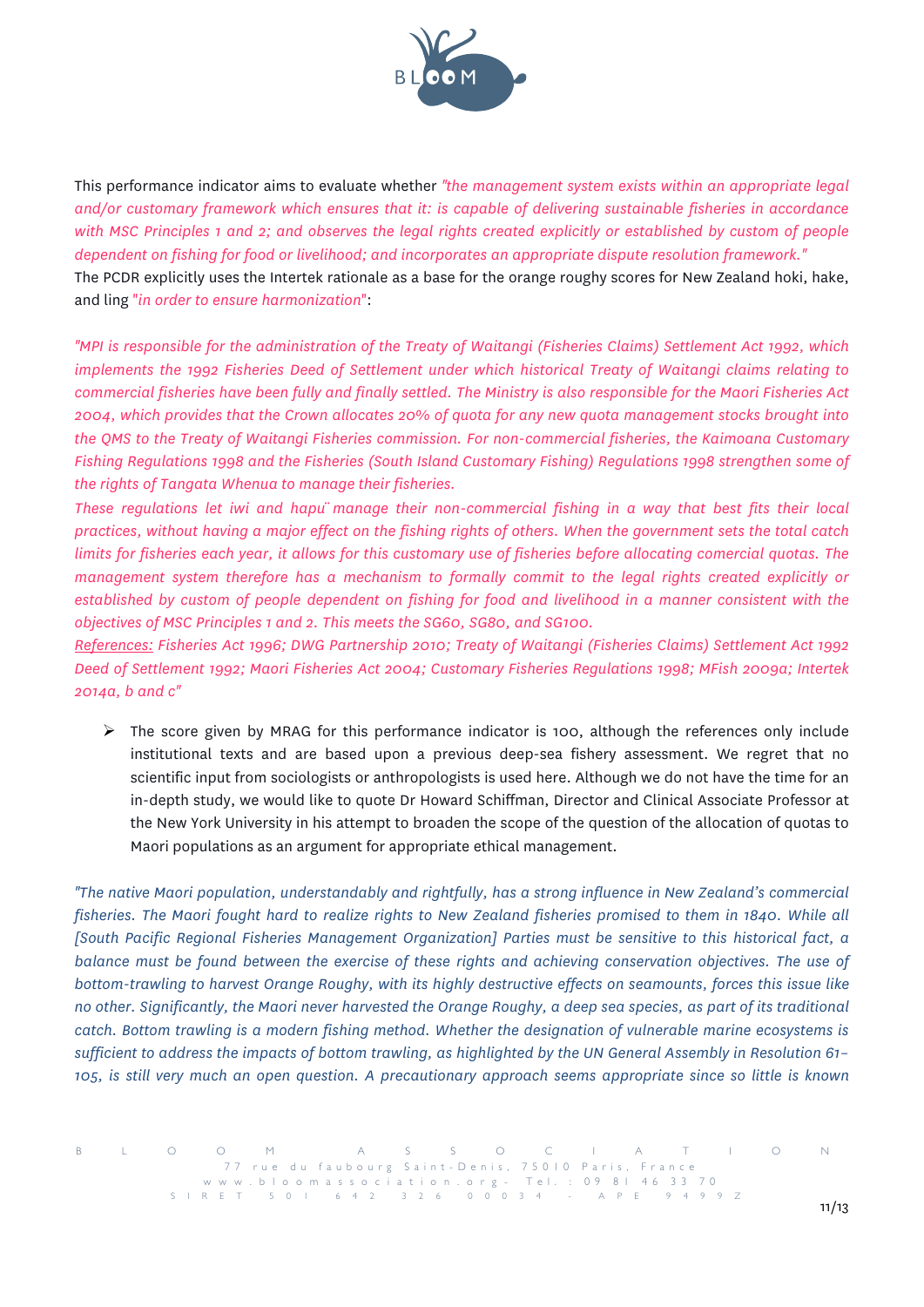

*about the ecology of seamounts. Reflection upon the SPRFMO Interim Measures adopted thus far to address bottom- trawling suggests the SPRFMO proceeds from the assumption that bottom trawling can be deployed sustainably. Given its destructive effects, this is a questionable assumption at best.*" 26

#### Performance indicator 3.1.4

This performance indicator aims to evaluate whether *"the management system provides economic and social incentives for sustainable fishing and does not operate with subsidies that contribute to unsustainable fishing".* The PCDR explains that there are no public subsidies to the fishing industry in New Zealand although:

! The score given by MRAG for this performance indicator is 90 and not 100 because: *"There do not appear to be explicit incentives and encouragement not to catch marine mammals and protected species, i.e. there is no positive feedback for those not catching these species. The management system does not explicitly consider incentives in a regular review of management policy or procedures to ensure they not contribute to unsustainable fishing practices."* Although incentives and encouragement not to catch marine mammals and protected species can certainly be beneficial onboard bottom-trawlers, the impacts of the management system in a broader sense are not reviewed here. We are concerned about the potential indirect effects of the ITQ program on the social and environmental aspects of sustainability. Since the 1980's, New Zealand has converted all its commercial fisheries to a quota-owning system by conveying to fishing companies property rights in percentage shares of the annual catch quotas, set separately for individual fish stocks.<sup>27</sup> The QMS and the use of ITQs is considered in the PCDR as providing *"stability and security for quota owners and hence incentives for sustainable utilisation (Fisheries Act)."*!!It is however argued by several scholars that the "private ownership promotes stewardship" thesis of ITQs is a flawed rationale, and that on the contrary privatization leads to concentration of fishing rights in the hands of a few companies, with direct negative consequences for the small-scale fleets and communities, and indirect consequences for the environment since the capitalization of the fleet results in the few boats left using the most effective gears to catch fish: bottom trawls. In this case, economic sustainability seems to lead to lower environmental standards with a sector using a highly destructive fishing gear.

Although some argue that private fishing quotas help align the interests of the fishing industry with those of the greater public,<sup>28</sup> it seems that market-based instruments are not designed to address the ecological costs of intensive fishing. In the case of setting the Benthic Protection Areas mentioned above, this would be because *"the fishing industry has an incentive to prevent managers from adopting spatial closures or to ensure they put them where they impose the least cost to industry"*. 29

<sup>&</sup>lt;sup>26</sup> Schiffman (2013) The South Pacific Regional Fisheries Management Organization (SPRFMO): an improved model of decision-making for fisheries conservation? J Environ Stud Sci 3: 209-216.<br><sup>27</sup> Gibbs (2008) The historical development of fisheries in New Zealand with respect to sustainable development principles. The Electronic

Journal of Sustainable Development. 1(2) : 1-11. Available at : <u>http://www.ejsd.co/public/journal\_article/7</u><br><sup>28</sup> Helson, *et al.* (2010) Private rights, public benefits: Industry-driven seabed protection. Marine Policy 3